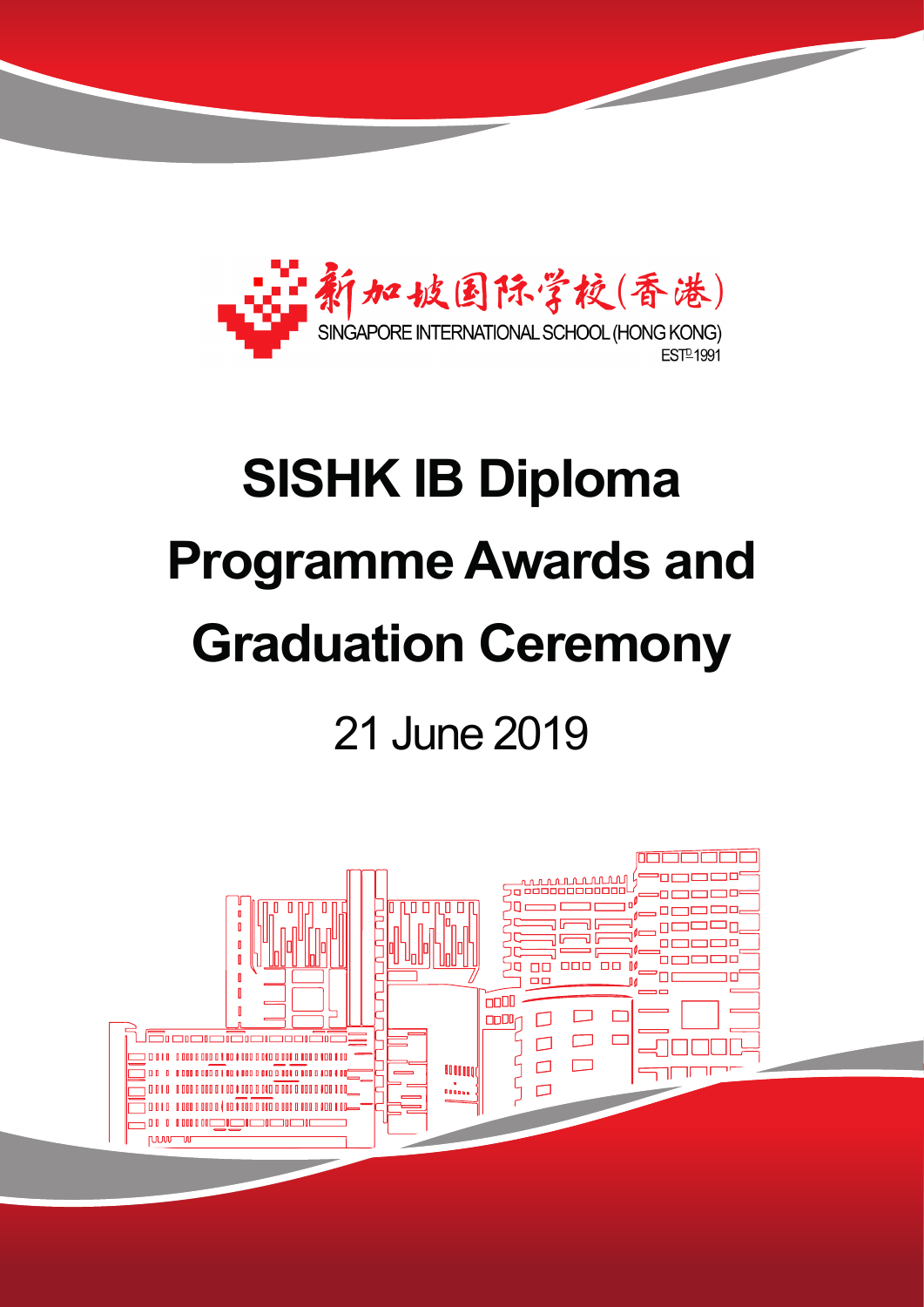

Principal's Speech

Guest of Honour PERCY HUNG

IB Diploma Programme 1 Awards Presentation

Speech by DP1 Student Representative

CHAN KRISTY TIN WING

IB Diploma Programme 2 Graduation Ceremony

IB Diploma Programme 2 Awards Presentation

Graduation video

Speech by DP2 Parent Representative

MR. SHEN SHANGHUI (Father of SHEN YENLING SARAH)

Performance

Speech by DP2 Student Representative

HO KAZE HAU YI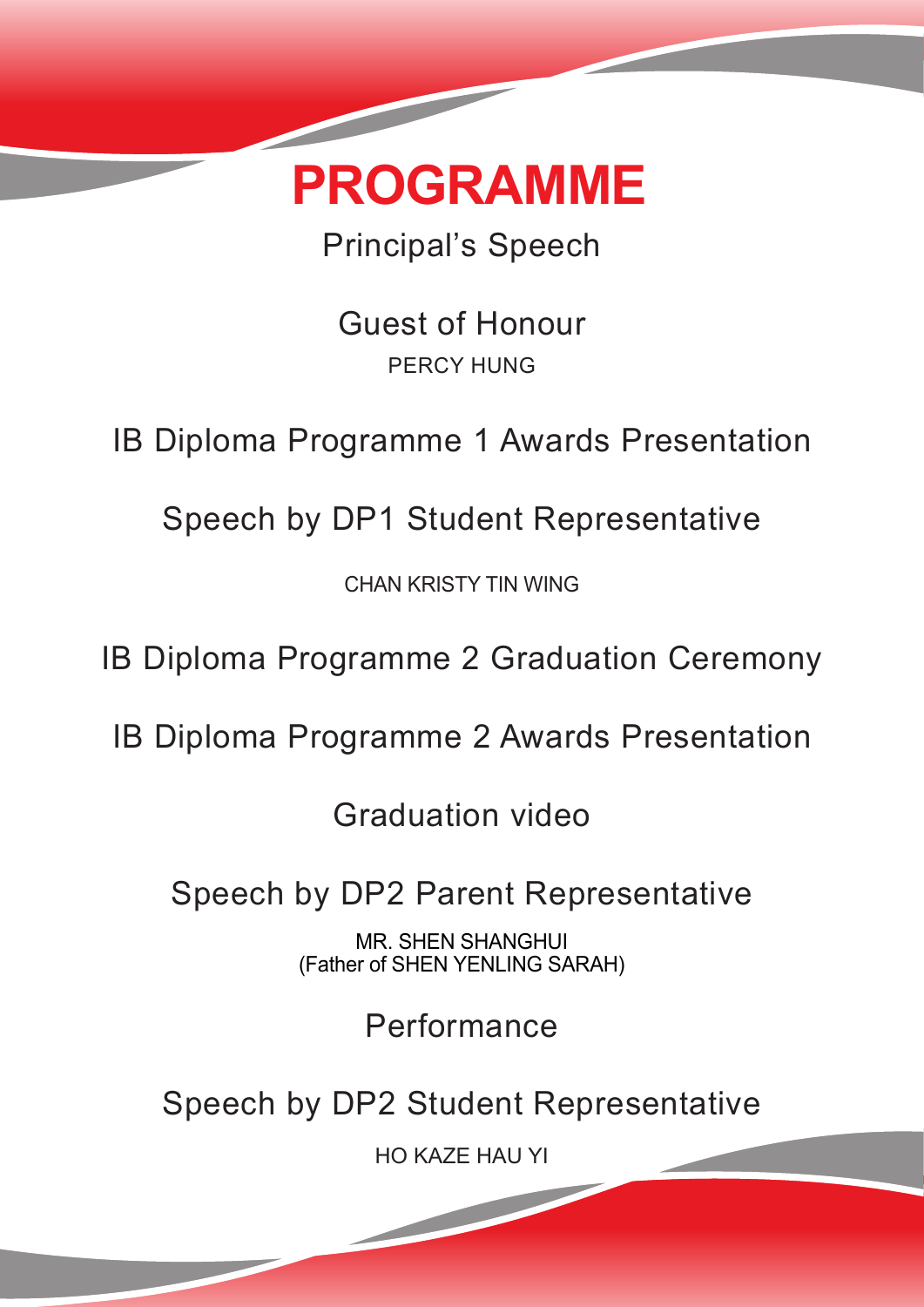# **IB Diploma Programme 1 Awards Presentation Presentation of SISHK IBDP1 Awards**

# **Subject Prizes**

**The following subject prizes are given to students who have attained top marks in the respective subjects.**

| <b>Prize</b>                                     | <b>Recipient</b>            |
|--------------------------------------------------|-----------------------------|
| Best in Biology HL                               | CHAN JUSTINE TIN NOK        |
| <b>Best in Chemistry HL</b>                      | <b>CHAN JUSTINE TIN NOK</b> |
| Best in Chinese B HL                             | <b>CHAN JUSTINE TIN NOK</b> |
| <b>Best in Mathematics SL</b>                    | <b>CHAN JUSTINE TIN NOK</b> |
| Best in Theory of Knowledge                      | CHAN JUSTINE TIN NOK        |
| <b>Best in Biology SL</b>                        | <b>CHAN KRISTY TIN WING</b> |
| <b>Best in Economics HL</b>                      | <b>CHAN KRISTY TIN WING</b> |
| Best in English Language and Literature HL       | <b>CHAN KRISTY TIN WING</b> |
| Best in History HL                               | <b>CHAN KRISTY TIN WING</b> |
| Best in English Language and Literature SL       | <b>HSU SHI EN</b>           |
| <b>Best in Geography</b>                         | <b>LAM KA YIN</b>           |
| <b>Best in Visual Arts</b>                       | <b>LAM KA YIN</b>           |
| <b>Best in Chemistry SL</b>                      | <b>LUO YINGWEN</b>          |
| Best in Chinese A Language and Literature        | <b>LUO YINGWEN</b>          |
| Best in AB Initio Chinese                        | <b>SIM ZHI YU ISAAC</b>     |
| <b>Best in Physics HL</b>                        | <b>WANG MINGYANG</b>        |
| <b>Best in Economics SL</b>                      | <b>WONG BRIAN</b>           |
| <b>Best in Mathematics HL</b>                    | <b>WONG BRIAN</b>           |
| <b>Best in Physics SL</b>                        | <b>WONG BRIAN</b>           |
| Best in Information Technology in Global Society | <b>YEN HUEN TING</b>        |
| Best in Chinese B SL                             | <b>YEW YOGES</b>            |
| <b>Best in Physics HL</b>                        | YU SHING CHUN ALEX          |

# **Citizenship Award**

This award is presented to the student who is widely regarded as dependable, and demonstrates respect for people, property and school. He/She readily and unselfishly helps others at home, school and the wider community.

CHAN HO-YI CHLOE CHAN KRISTY TIN WING

# **Leadership Award**

The Leadership Award is presented to the student who demonstrates an ability to work with and motivate others, has sound values, good judgement, a sense of fairness and has earned the respect of their peers.

CHAN JUSTINE TIN NOK SHI XIN YING KAITLYN ZHU YUENING JOYCE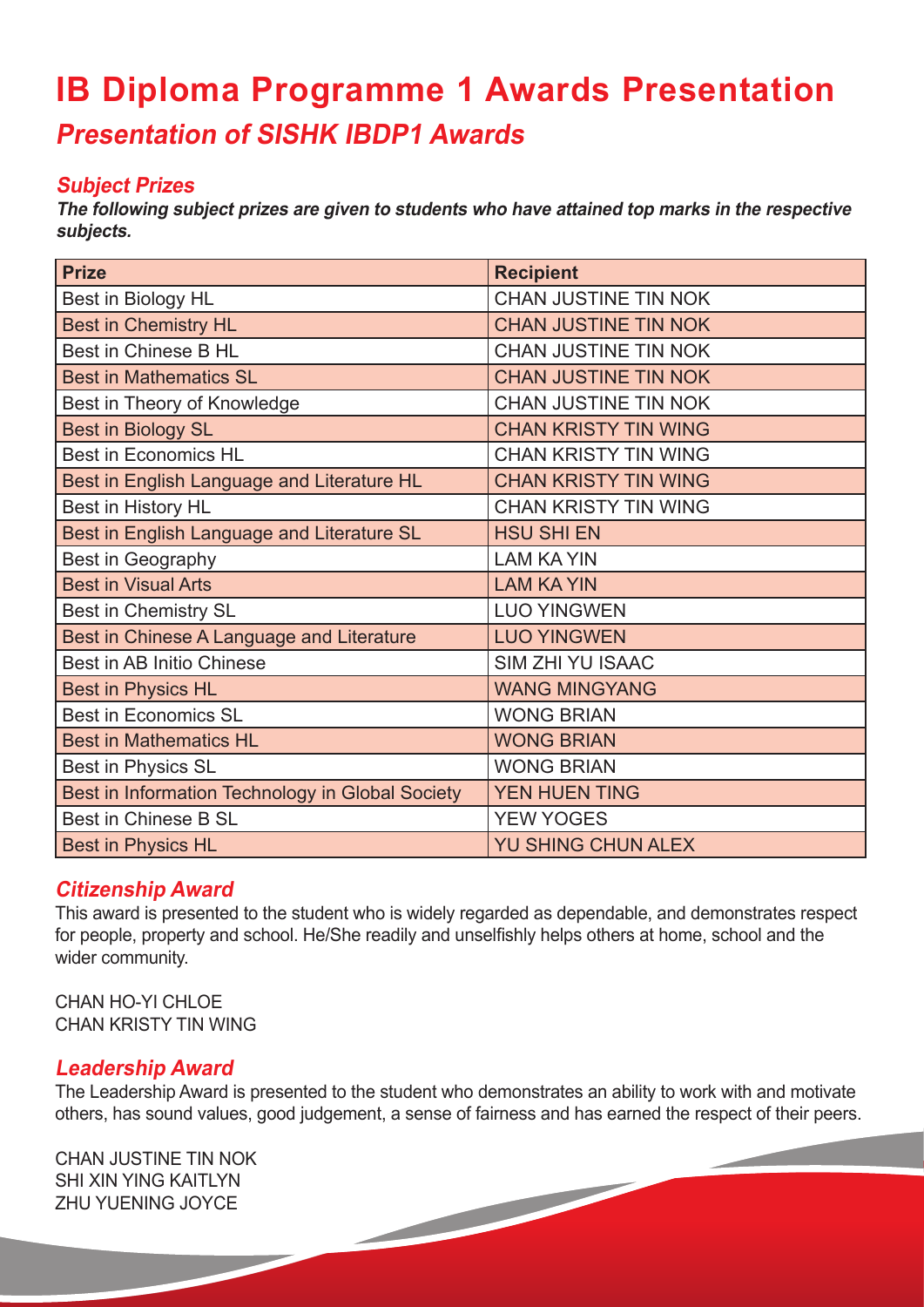### **DP1 Year Head Commendation Award**

The Year Head Commendation Award is presented to students who are well-balanced and exemplify the school values by demonstrating a love of learning, commitment to others via student, house leadership and participation in school events such as camps and WoW trips.

#### SCHLOSSMACHER ZOE YING

### *Kiwanis Community Service Award*

The Kiwanis Community Service Award from The Kiwanis Club of Hong Kong and presented to students who have distinguished themselves in terms of leadership, contributions to the community and excellent performance in devising innovative solutions to solve issues of global significance.

CHAN KRISTY TIN WING

# *Harvard Book Prize*

The Harvard Book Prize is awarded by The Harvard Club of Hong Kong to outstanding students in the next-to-graduating class who have achieved academic excellence, possess exceptional personal qualities, and/or have made a significant contribution to school or community.

| <b>Winner</b> | <b>CHAN JUSTINE TIN NOK</b> |
|---------------|-----------------------------|
| 1st Runner-Up | <b>CHAN KRISTY TIN WING</b> |
| 2nd Runner-Up | <b>WONG BRIAN</b>           |

### *Princeton Club of Hong Kong Book Award*

The Princeton Club of Hong Kong Book Award is conferred by the Priceton Club of Hong Kong to recognizes excellence consistent with the educational ideals of Princeton University and its alumni based in Hong Kong; as expressed in the school's motto: "In the Nation's Service and in the Service of all Nations.".

YU SHING CHUN ALEX

### *Brown University Book Award*

The Brown University Book Award is presented by a Brown University faculty member or alumnus to recognises students with excellent verbal and written communication skills.

HSU SHI EN

### *SCMP Student of the Year*

The Student of the Year – Community Contributor

The South China Morning Post awarded the Community Contributor for those who stand out for their sustained commitment to volunteering and building a better community. They may have played their part by working with social enterprises, through education initiatives or by care-giving. Whatever the case, they have found ways to serve the broader community and have had a measurable impact on the lives of others.

Community Contributor (2nd Runner-Up) YU SHING CHUN ALEX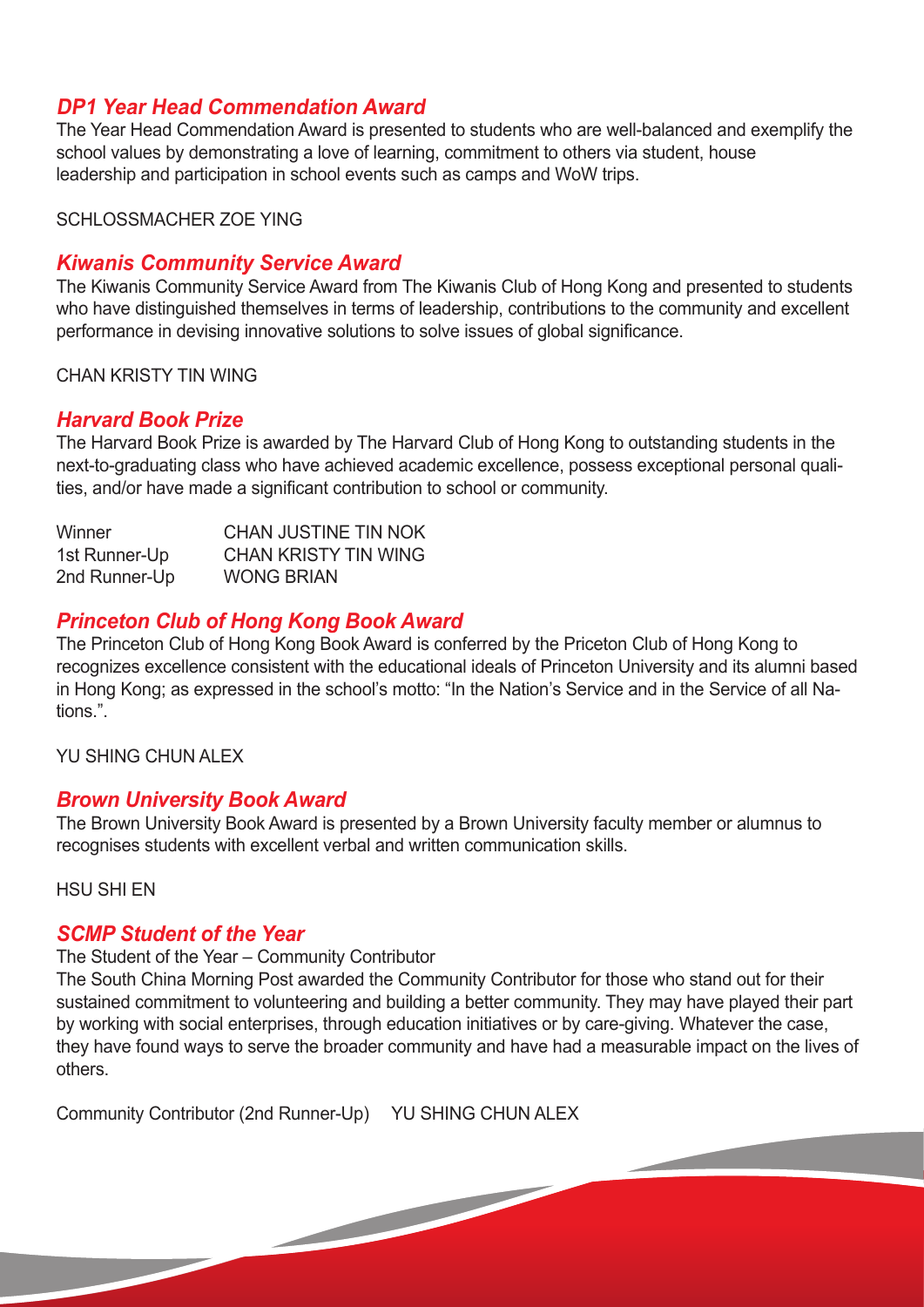# **IB Diploma Programme 2 Graduation Ceremony Presentation of SISHK IBDP2 Certificates**

| <b>CHAN JAYDEN JOSEPH</b>        | <b>MUI CHAK WA</b>        |
|----------------------------------|---------------------------|
| <b>CHAN SHI EN KYLA</b>          | <b>NGOH SHIMIN</b>        |
| <b>CHANG CHIA JUNG</b>           | <b>OO STEFFI XINYING</b>  |
| <b>CHEE CHING LAM</b>            | <b>OW GRACE</b>           |
| <b>CHEN YUYAO</b>                | <b>SHEN YENLING SARAH</b> |
| <b>CHING HAY LAM</b>             | <b>SUNLI</b>              |
| <b>CHIU YUI HEI</b>              | <b>TSONG JIN MING</b>     |
| <b>CHONG CHEE CHING ISABELLA</b> | <b>WANG GUANRAN</b>       |
| <b>FOONG ZHI HENG</b>            | <b>WANG ZEXIAN</b>        |
| <b>GOH TZE WEI GLENN</b>         | <b>WONG MEI YUE</b>       |
| <b>HO AIWEN</b>                  | <b>YEU CHRISTOPHER</b>    |
| <b>HO KAZE HAU YI</b>            | <b>YIP PEI HUI ALISON</b> |
| <b>HU LI-CHEN</b>                | <b>YUN SOL BIN</b>        |
| <b>KANG JUNHA</b>                |                           |
| KOH ZYANG KI CHESHIRE            |                           |

KONG HUI YIN EUNICE

KONG LAI TUNG CARYS

LAM YUEN TING CELINE

LAU LOK NAM

LAW SUNG HIN

LIU MINGCHANG

LIU ZE AN ARTHUR

LOR WING YAN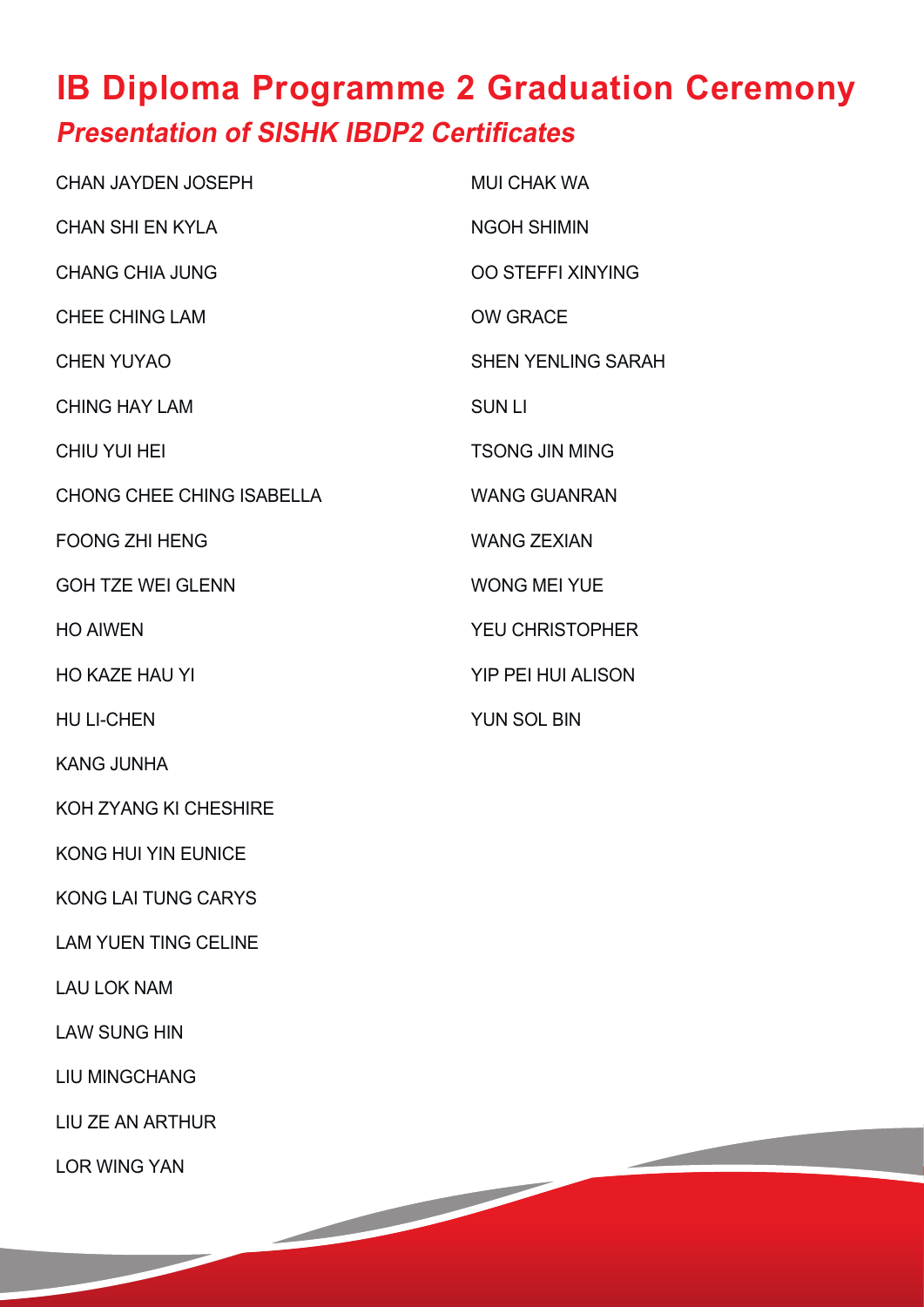# **IB Diploma Programme 2 Awards Presentation Presentation of SISHK IBDP2 Awards**

# **DP2 Year Head Commendation Award**

The Year Head Commendation award is for students who are well-balanced and exemplify the school values by demonstrating a love of learning, commitment to others via student leadership, house participation and is active in school events such as camps and WoW trips.

HO KAZE HAU YI

# **Sir Edward Youde Memorial Prize**

The Sir Edward Youde Memorial Prize is awarded by Sir Edward Youde Memorial Fund Council to recognise senior secondary school students in attaining a high standard of learning abilities and leadership qualities.

HO KAZE HAU YI LOR WING YAN

# **SCMP Student of the Year – Grand Prize**

The South China Morning Post awarded the Grand Prize is awarded to the top all-round student who has excelled in different areas and can act as an example for other young people in Hong Kong.

Grand Prize (Finalist) WONG MEI YUE

# **SCMP Student of the Year – Linguist**

The South China Morning Post awarded the Linguist category is for students who have achieved a high level of proficiency in English or Putonghua.

Linguist (Putonghua) (Winner) WONG MEI YUE

# **SCMP Student of the Year – Sportsperson**

The South China Morning Post awarded the Sportsperson category recognises those who have achieved a high standard in the field of sports, whether as an individual or in a team environment.

Sportsperson (Finalist) SHEN YENLING SARAH

# **Victor Ludorum (Swim Meet)**

Jayden led by example by achieving 5 gold medals, this includes 3 from the individual events of 50-metre freestyle, backstroke and breaststroke. Then, adding a further 2 golds in the team events of the medley and raft relays. An outstanding contribution to his House by being a team player and his own races topping the podium within the DP level. Jayden has set high standards for future Swim Meets and will be pushing for more success next academic year.

LIM JAYDEN